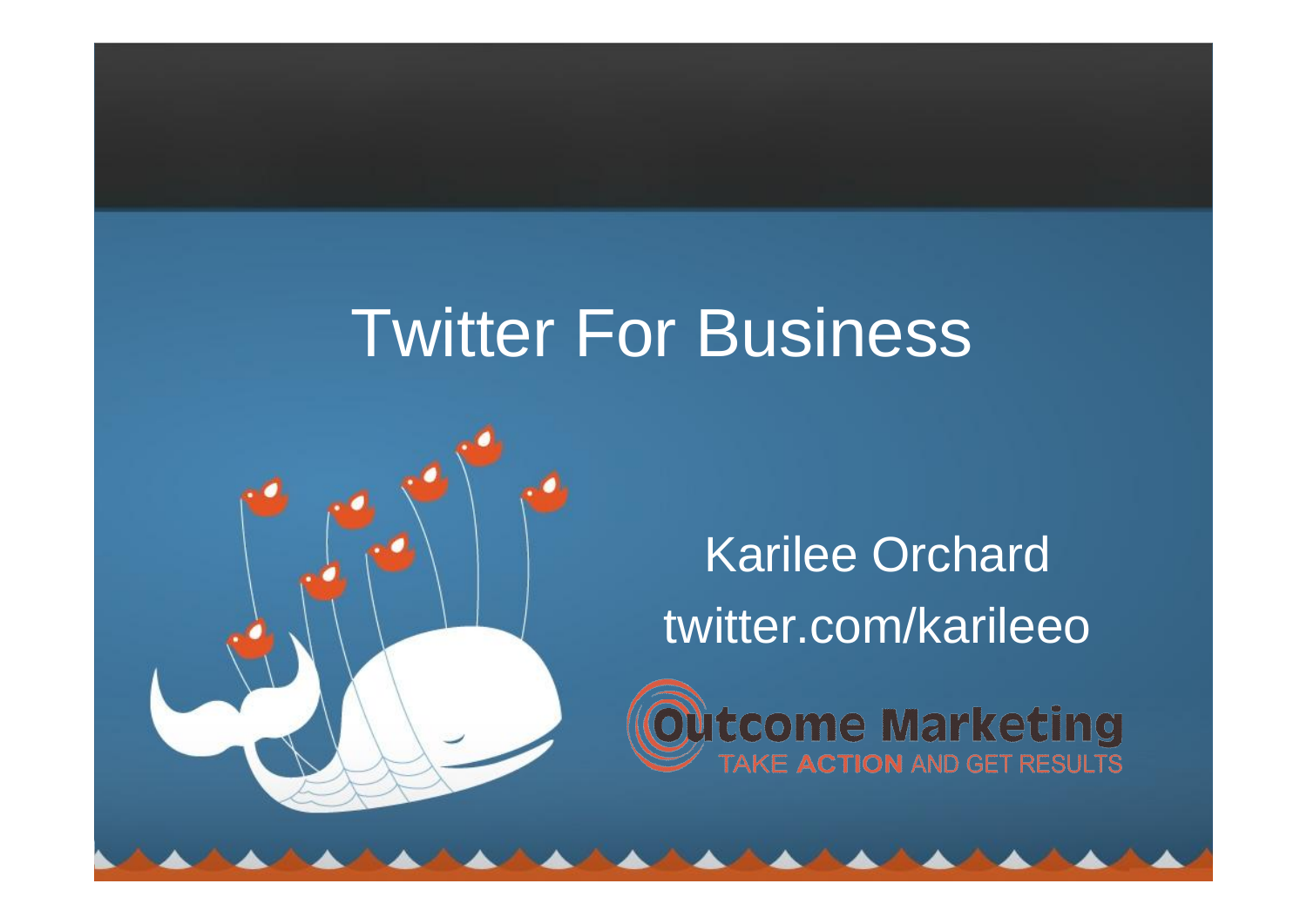#### What is Twitter?

Twitter is a global conversation taking place in chunks of no more than 140 characters.

Twitter says their mission is: **To give everyone the power to create and share ideas and information instantly, without barriers.**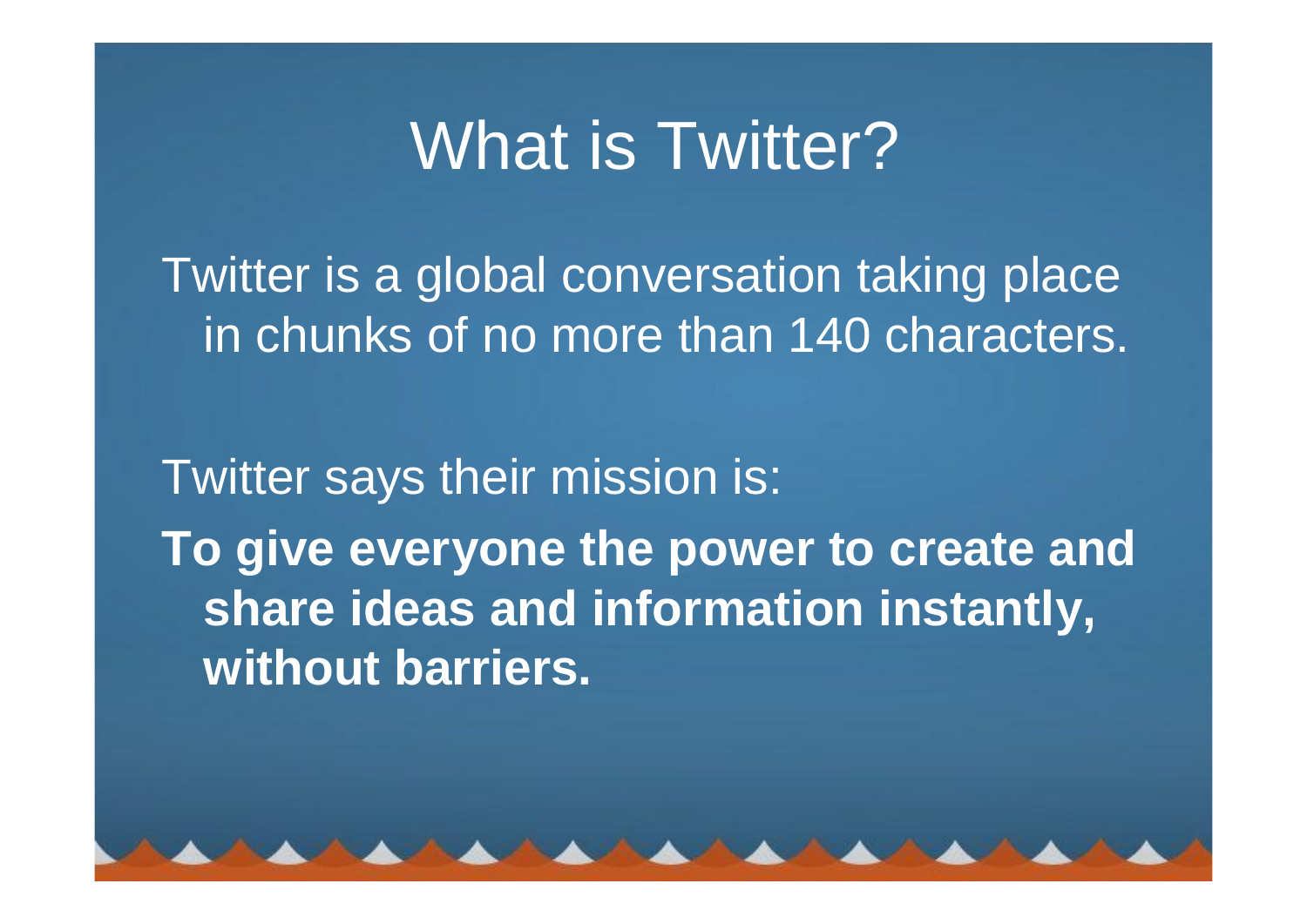## Twitter Main Screen

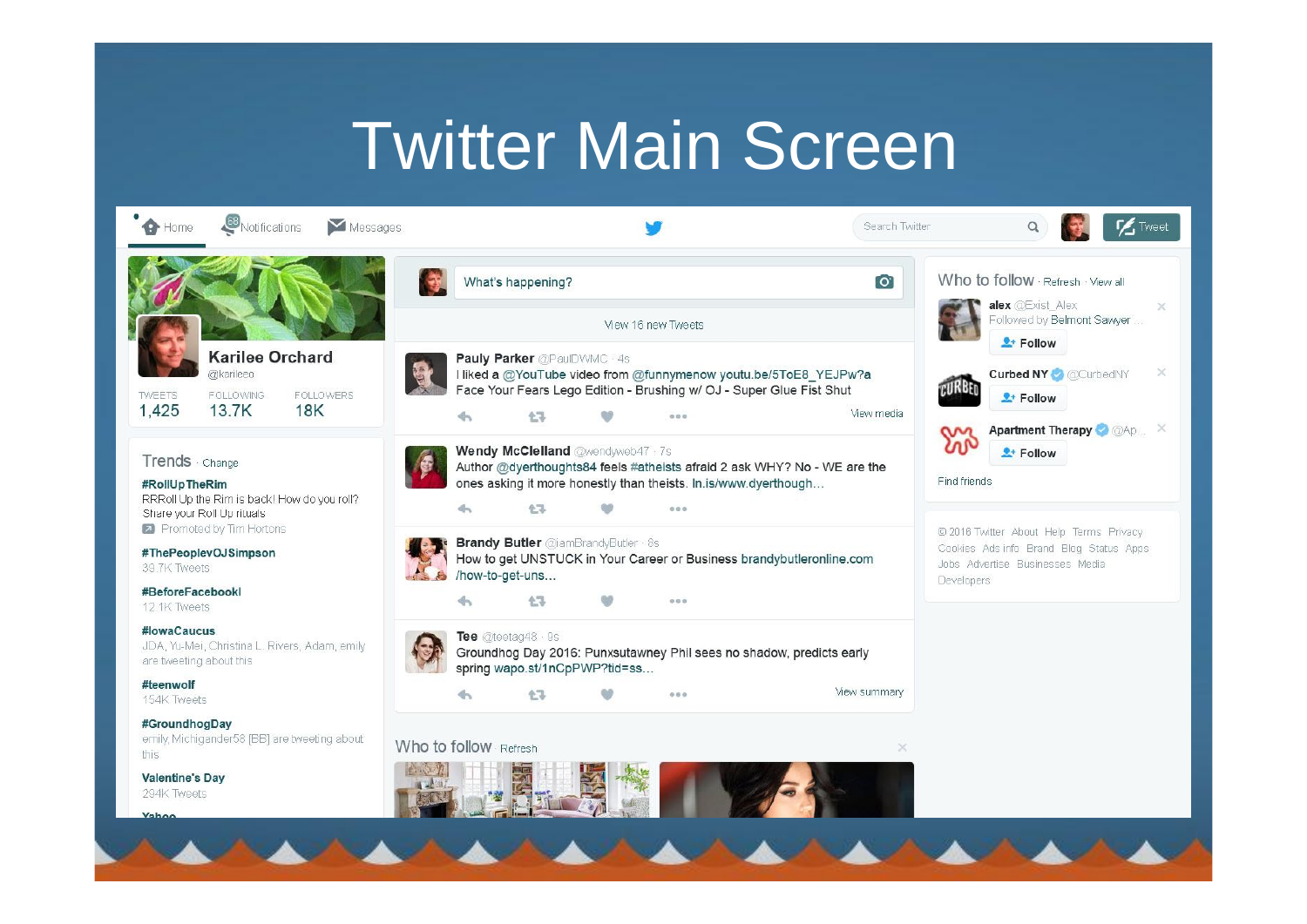### Why You Want Twitter

- 1. You get an excellent incoming link to your website (SEO)
- 2. You get a way to reach potential clients worldwide
- 3. Your content can be exposed to more viewers via Twitter (with links!)
- 4. You can consider it free advertising, even if you participate very little

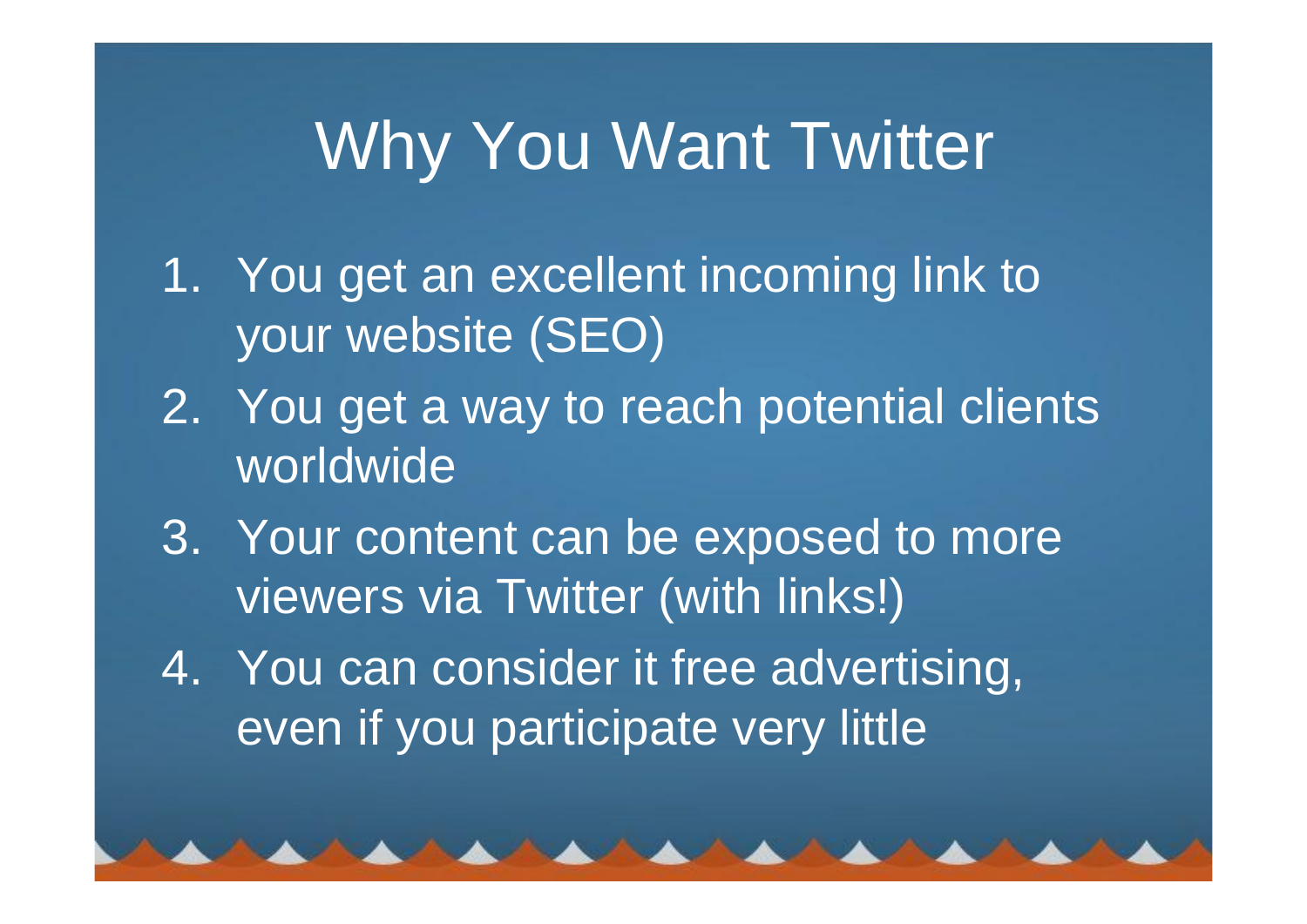## Setting Up Your Account

- To create your twitter account, simply go to http://twitter.com. You'll need an email address.
- You will need to select a user name that isn't already taken. This may be your company name, your first and last name, your first name, a keyword, or any alias you choose. I encourage you strongly, if you're using Twitter for business purposes, to use your real name or your company's real name.

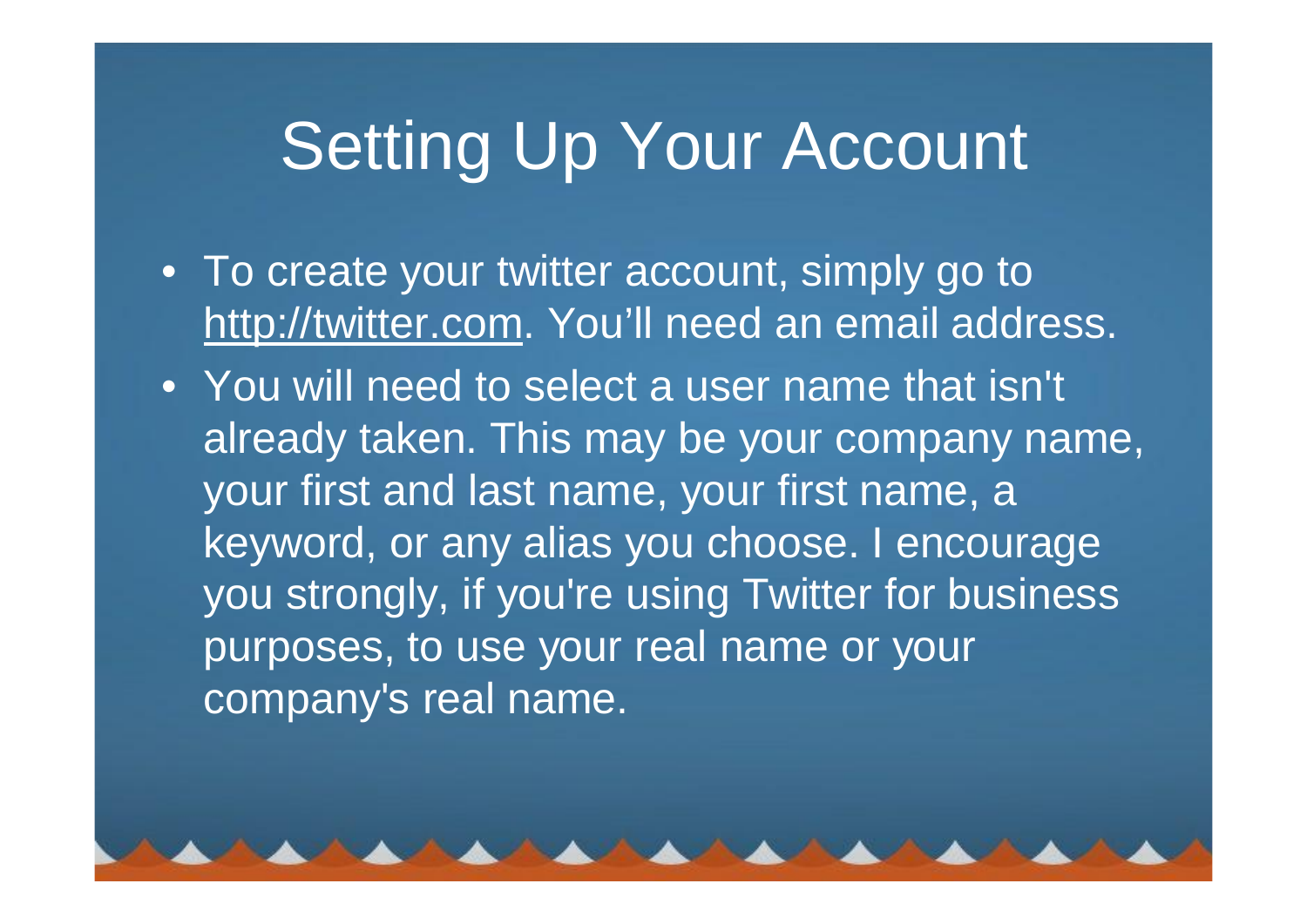# Setting Up Your Account

- Add a brief description of yourself or your company (your Bio), including some carefully-selected keywords, the URL to your website (including http://), and images.
- Photo: 400 x 400 pixel size. The maximum file size allowed is 700k. JPG, GIF, PNG formats are acceptable.
- Cover Photo: 1500 x 500 px. 3mb max.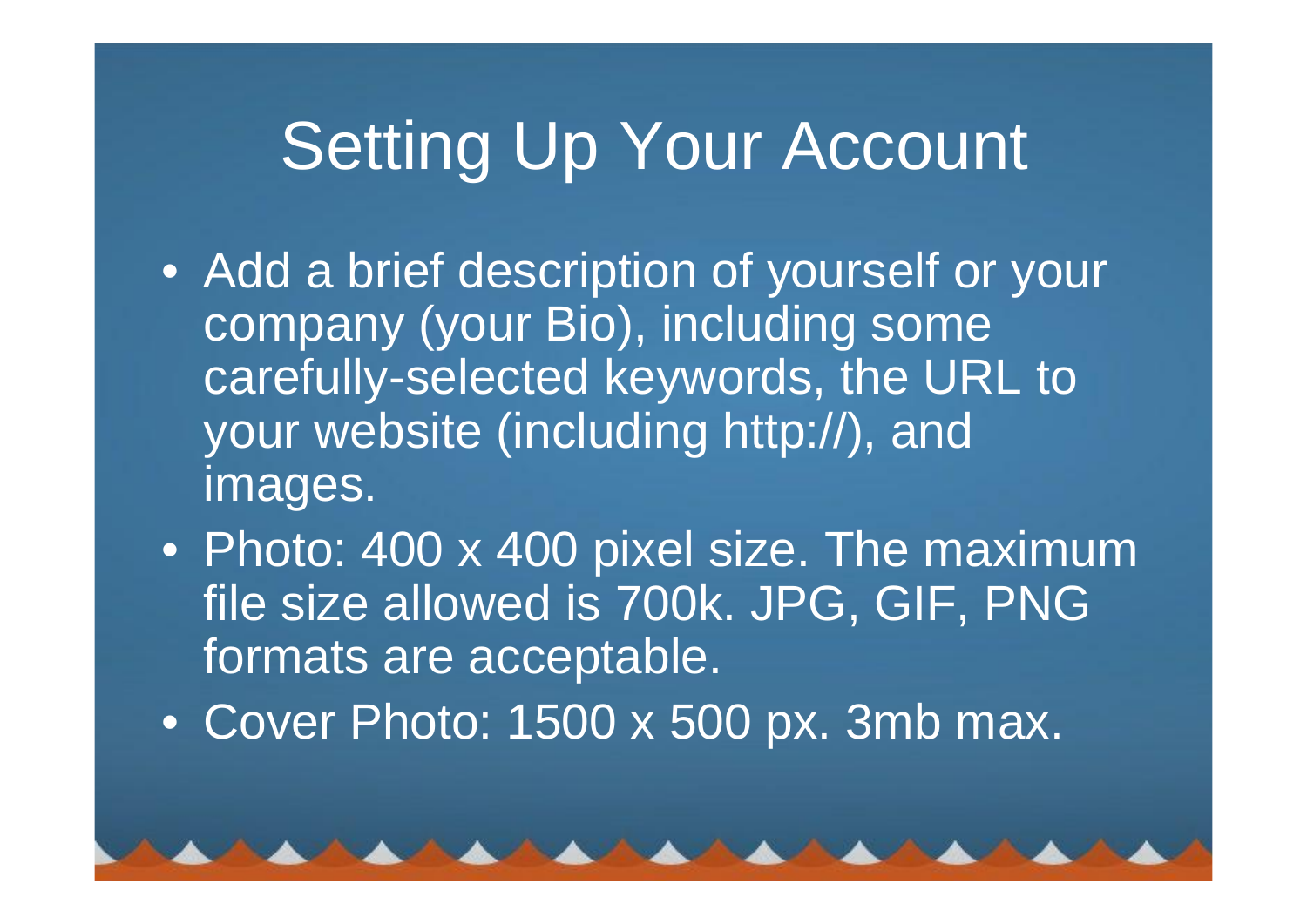#### Twitter Facts

- As of 2015, Twitter claims 320 million active users, 80% of whom are on mobile at least some of the time.
- Over 300 billion tweets have been shared since Twitter launched in 2006.
- Roughly one fifth of Americans with internet access have Twitter accounts.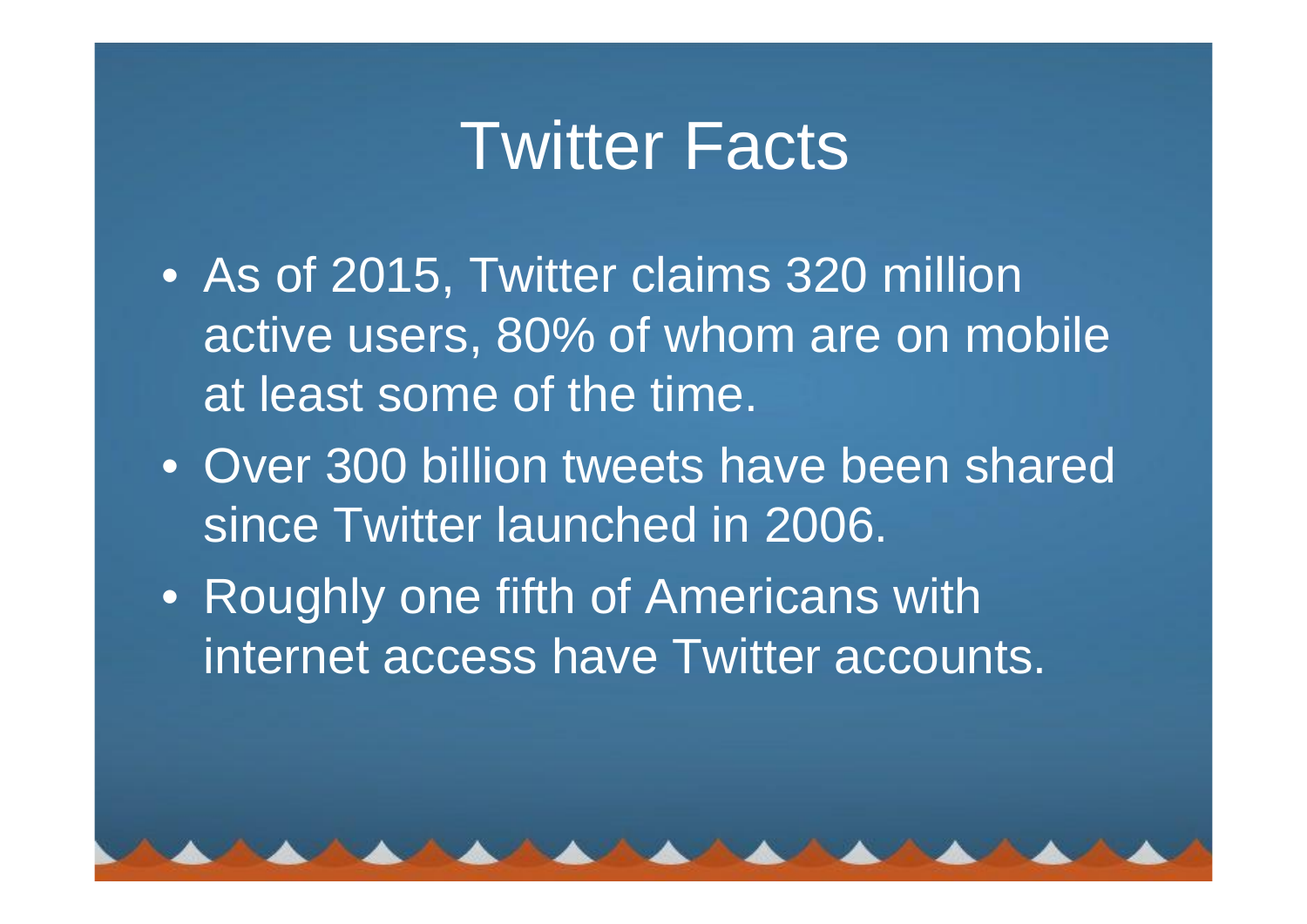#### Twitter Facts

- Over a third (37%) of Twitter users will buy from a brand they follow.
- The average time spent on Twitter monthly is 170 minutes.
- 500 million tweets are sent per day.
- About 56% of active users actually tweet. The rest just lurk.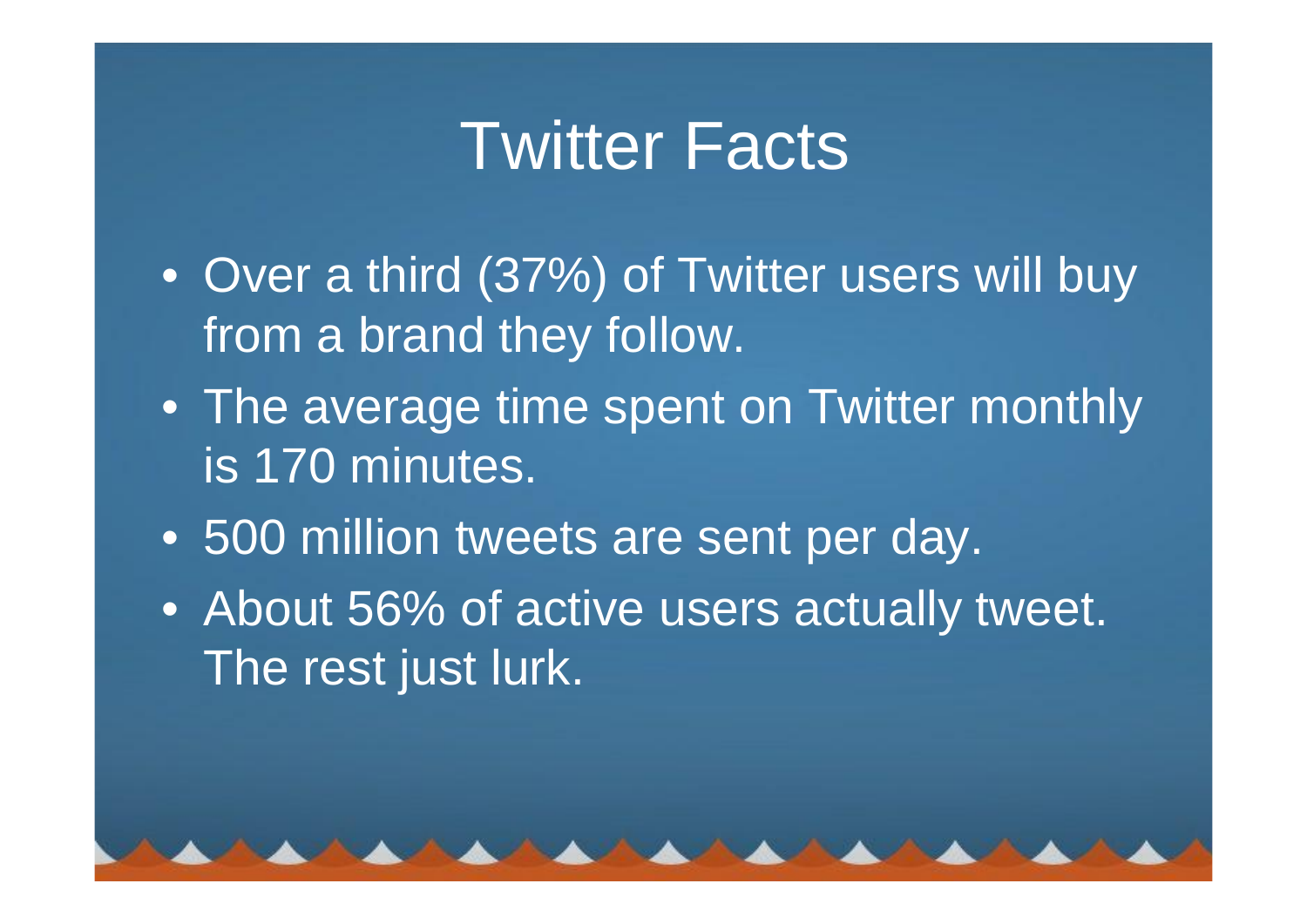#### Twitter Facts

- The average number of followers per account is 208.
- 58 percent of the top brands in the world have over 100,000 Twitter followers.
- About 34% of marketers are able to successfully generate leads through Twitter.
- 7 in 10 small businesses have a Twitter account.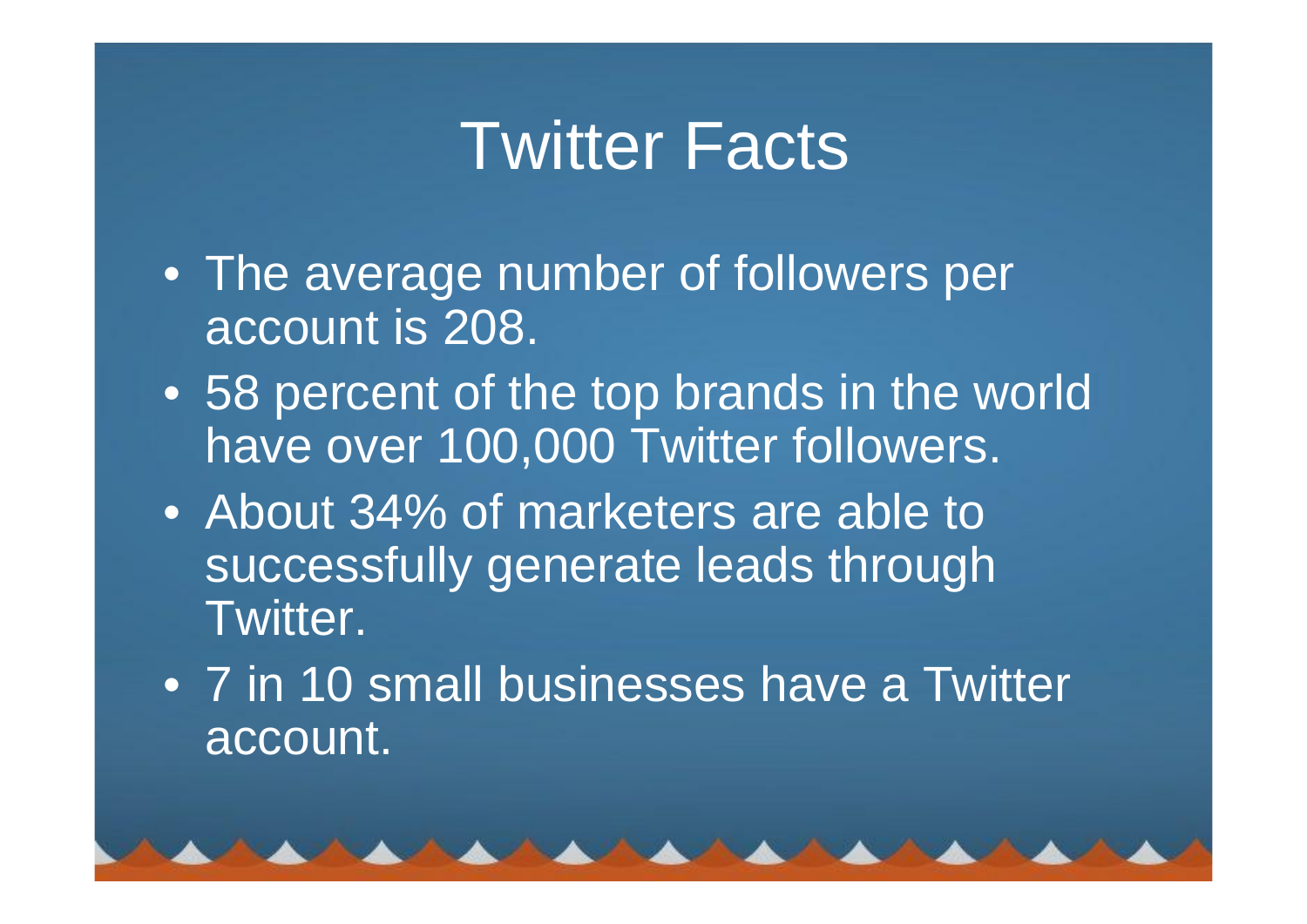## Twitter Best Practices

- Use attractive graphics that match your brand
- Use image tweets. Tweets containing image links have 5x higher engagement rate. Tweets with images get 18% more clickthroughs, 89% more favorites and 150% more retweets.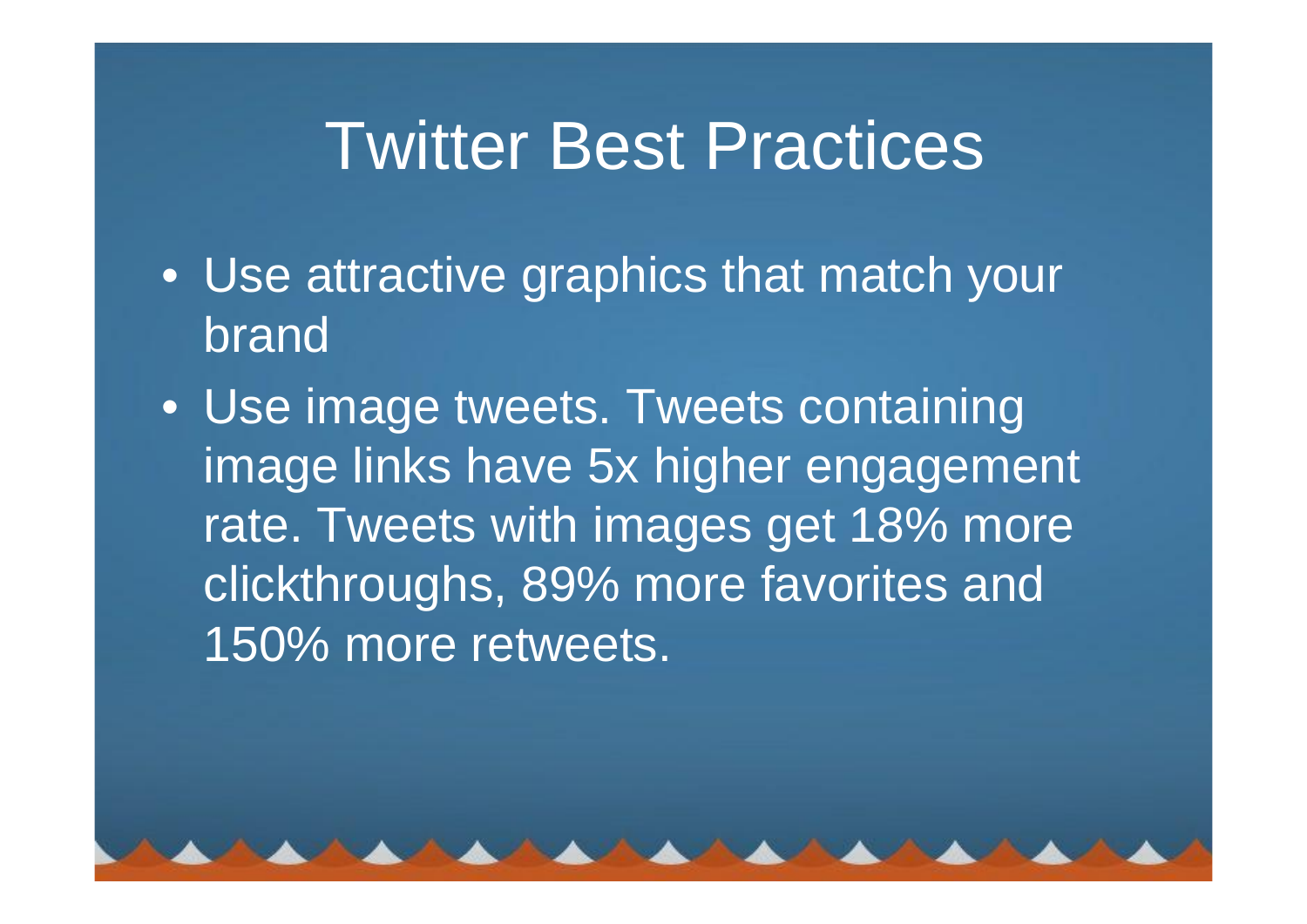## Twitter Best Practices

• Tweet regularly. Accounts that don't tweet get unfollowed more often (but you can cheat with the Tweetily Plugin for WordPress)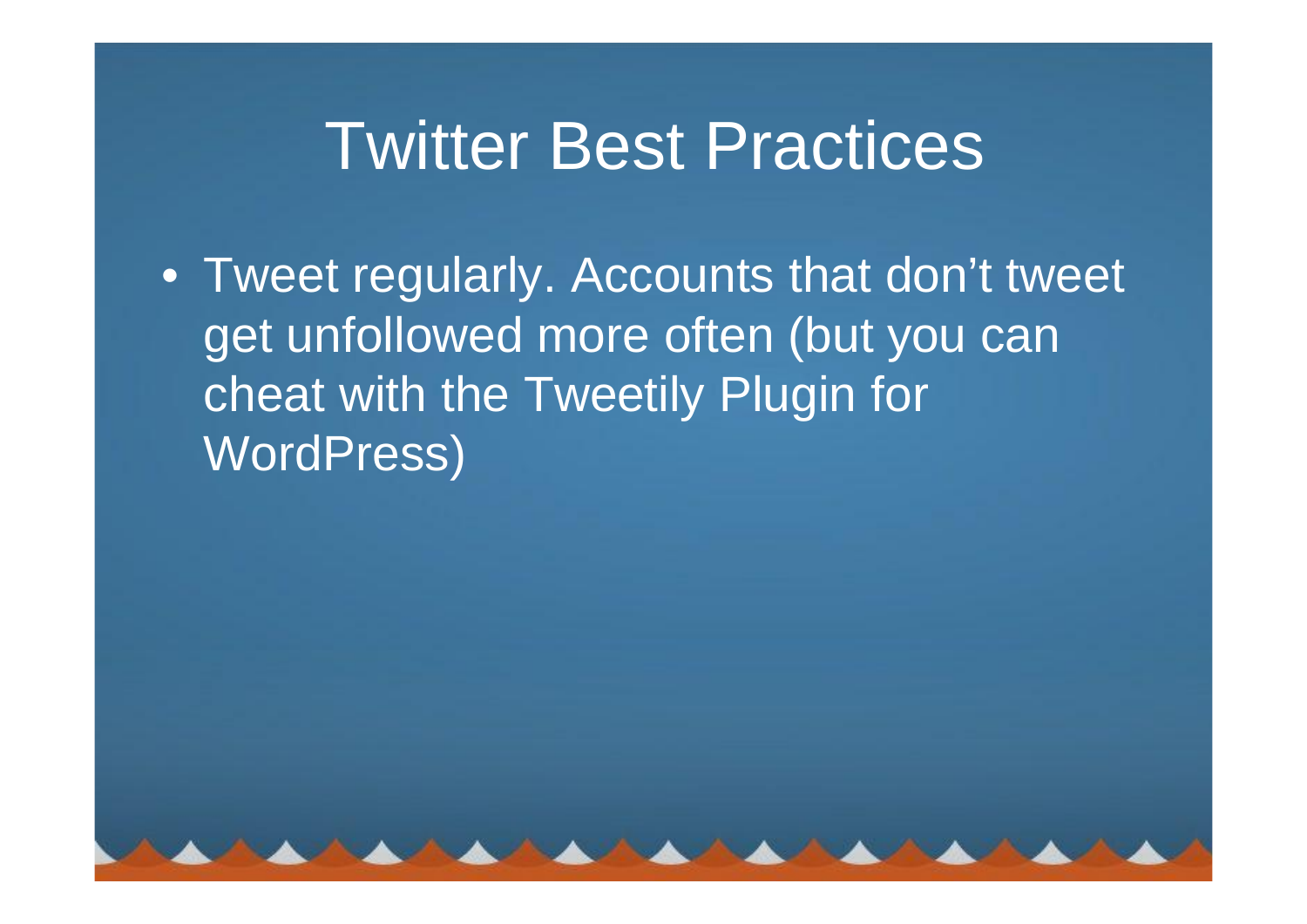# Tweetily AutoTweets

| $\circledR$<br>△ Outcome Marketing Coaching, Consulting ■ 0 + New SEO Delete Cache |                                                                                                        |                                                                     |                                 |  |
|------------------------------------------------------------------------------------|--------------------------------------------------------------------------------------------------------|---------------------------------------------------------------------|---------------------------------|--|
|                                                                                    | <b>20</b> Dashboard<br>Tweetily - Tweet WP Posts Automatically by - Flavio Martins                     |                                                                     |                                 |  |
|                                                                                    | Posts<br>If you like this plugin, follow @flaymartins on Twitter to help keep this plugin freeFOREVER! |                                                                     |                                 |  |
|                                                                                    | <b>Q<sub>1</sub></b> Media                                                                             | S Follow @flavmartins<br>35.6K followers                            |                                 |  |
| ℰ                                                                                  | Links                                                                                                  |                                                                     |                                 |  |
| ■                                                                                  | Pages                                                                                                  | karileeo<br>Vancouver, BC                                           |                                 |  |
|                                                                                    | Portfolio                                                                                              | You're Connected! Click here to deauthorize.                        |                                 |  |
|                                                                                    | Comments                                                                                               |                                                                     |                                 |  |
|                                                                                    | Contact                                                                                                | Next Tweet coming in:                                               |                                 |  |
|                                                                                    | RelatedPosts                                                                                           |                                                                     | 36<br>6<br>$\mathbf{0}$         |  |
|                                                                                    | $\times$ Theme Options                                                                                 |                                                                     | Hours<br>Minutes<br>Seconds     |  |
| $\odot$                                                                            | Premise                                                                                                | <b>Tweet Content:</b>                                               | Post Title Only<br>$\checkmark$ |  |
|                                                                                    | <b>G</b> Landing Pages                                                                                 | What do you want to share?                                          |                                 |  |
| Q                                                                                  | <b>Member Access</b>                                                                                   | <b>Additional Text:</b><br>Text added to your auto posts.           |                                 |  |
| ∕*                                                                                 | Appearance                                                                                             |                                                                     |                                 |  |
|                                                                                    | <b>M</b> Plugins                                                                                       | <b>Additional Text Location:</b><br>Where you want the added text.: | Beginning of the twee v         |  |
|                                                                                    | <b>SALA</b> Users                                                                                      |                                                                     |                                 |  |
|                                                                                    | Tools <b>S</b>                                                                                         | Include Link:<br>Include a link to your post?                       | Yes<br>$\checkmark$             |  |
|                                                                                    |                                                                                                        |                                                                     |                                 |  |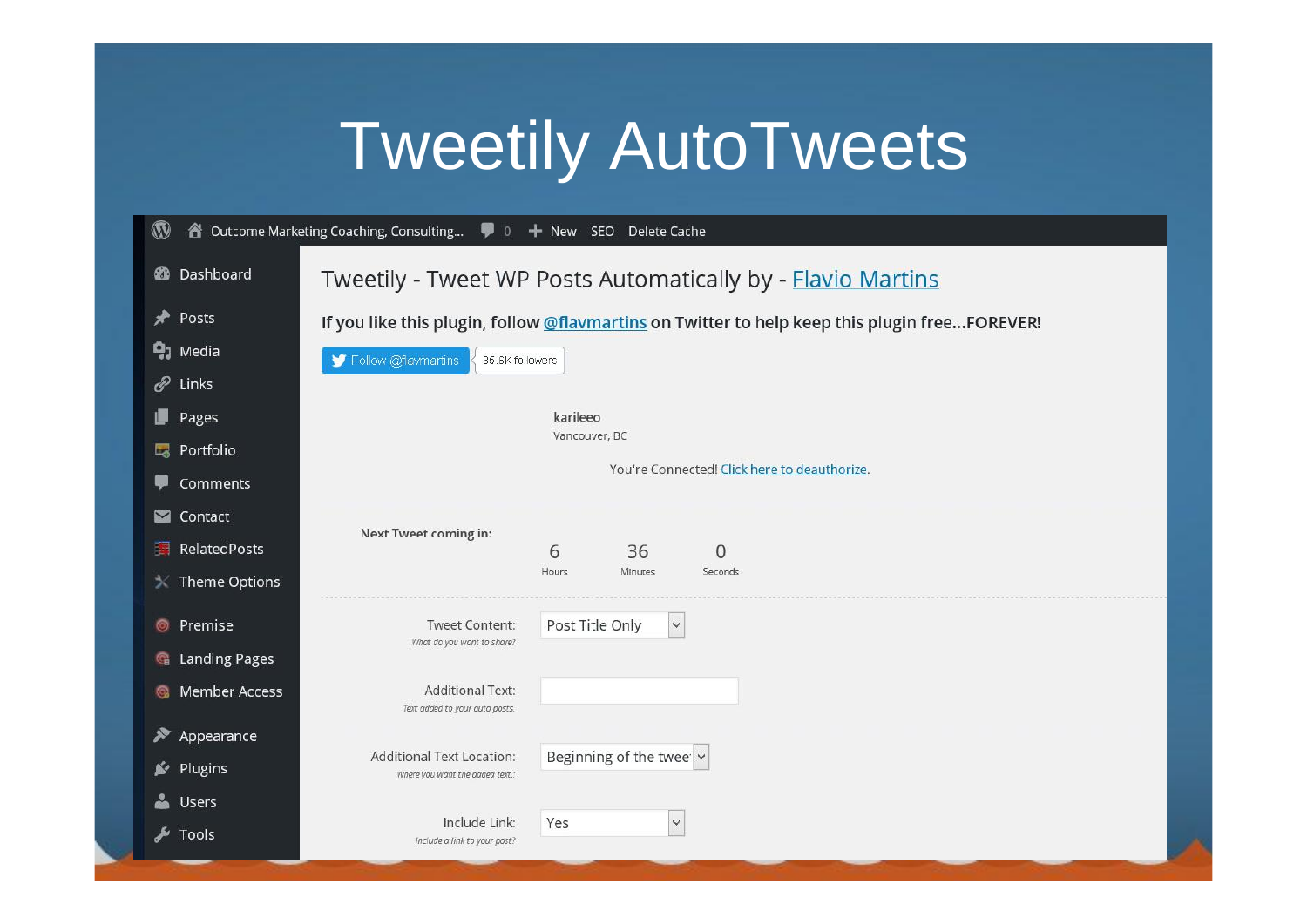## Twitter Best Practices

- Don't put links in every tweet
- Don't only tweet your own stuff tweet and retweet other people's too
- Recycle tweets
- The best time of day to tweet for a retweet is between 10 and 11 pm EST.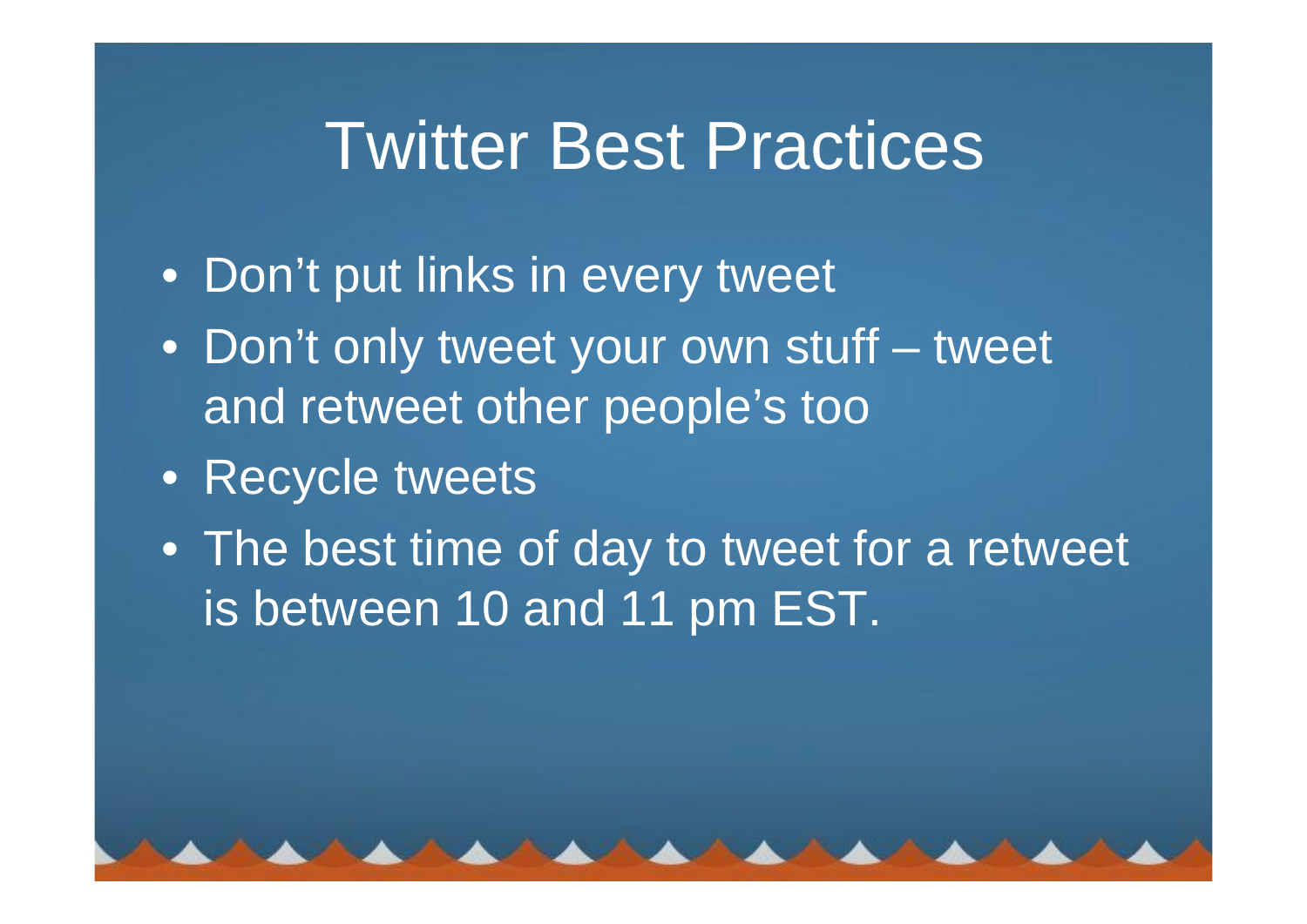#### Twitter Best Practices

- Ask people to retweet. Asking people to retweet gets 12 times more retweets. The abbreviation RT is about 10 times higher, and spelling out Retweet gets 23 times more retweets than average.
- Use action words like download. Using action words will get you about 13 times more clickthroughs.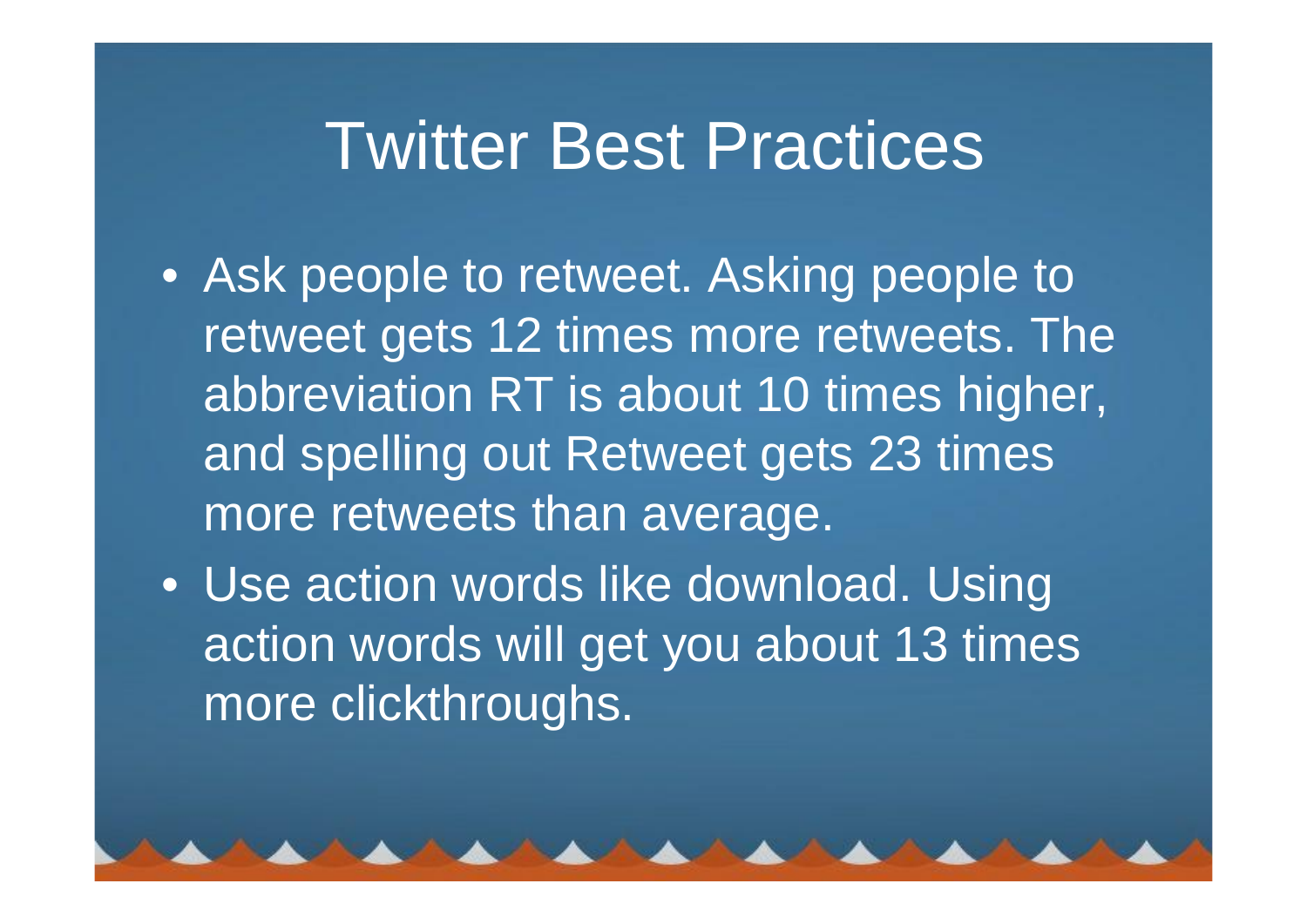#### What to Tweet

- Comments on what you're doing, when it's somewhat interesting
- Personal observations and thoughts
- Questions and requests for help
- Humor (careful with this one)
- Links to articles and blog posts you've created
- Personal messages to other Tweeters, like "Happy Birthday" or congratulations, when appropriate
- Quotes (sparingly please)
- Local events

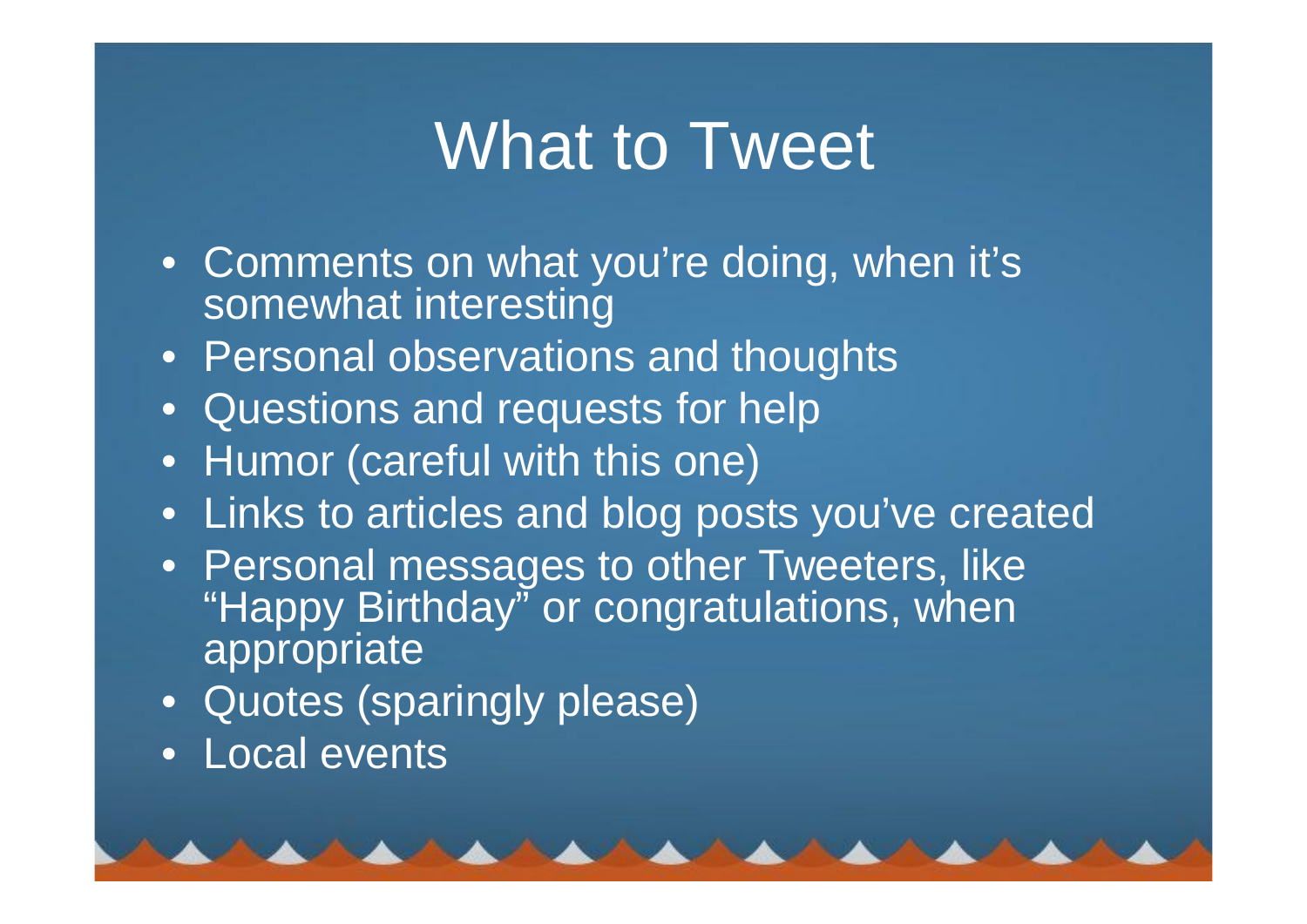## What to Tweet

- Upcoming specials and promotions
- Great deals at other companies
- News events
- Useful or interesting blog posts
- Company announcements
- Tips and Tricks
- How To's
- Support for charities and causes you care about
- Contests and giveaways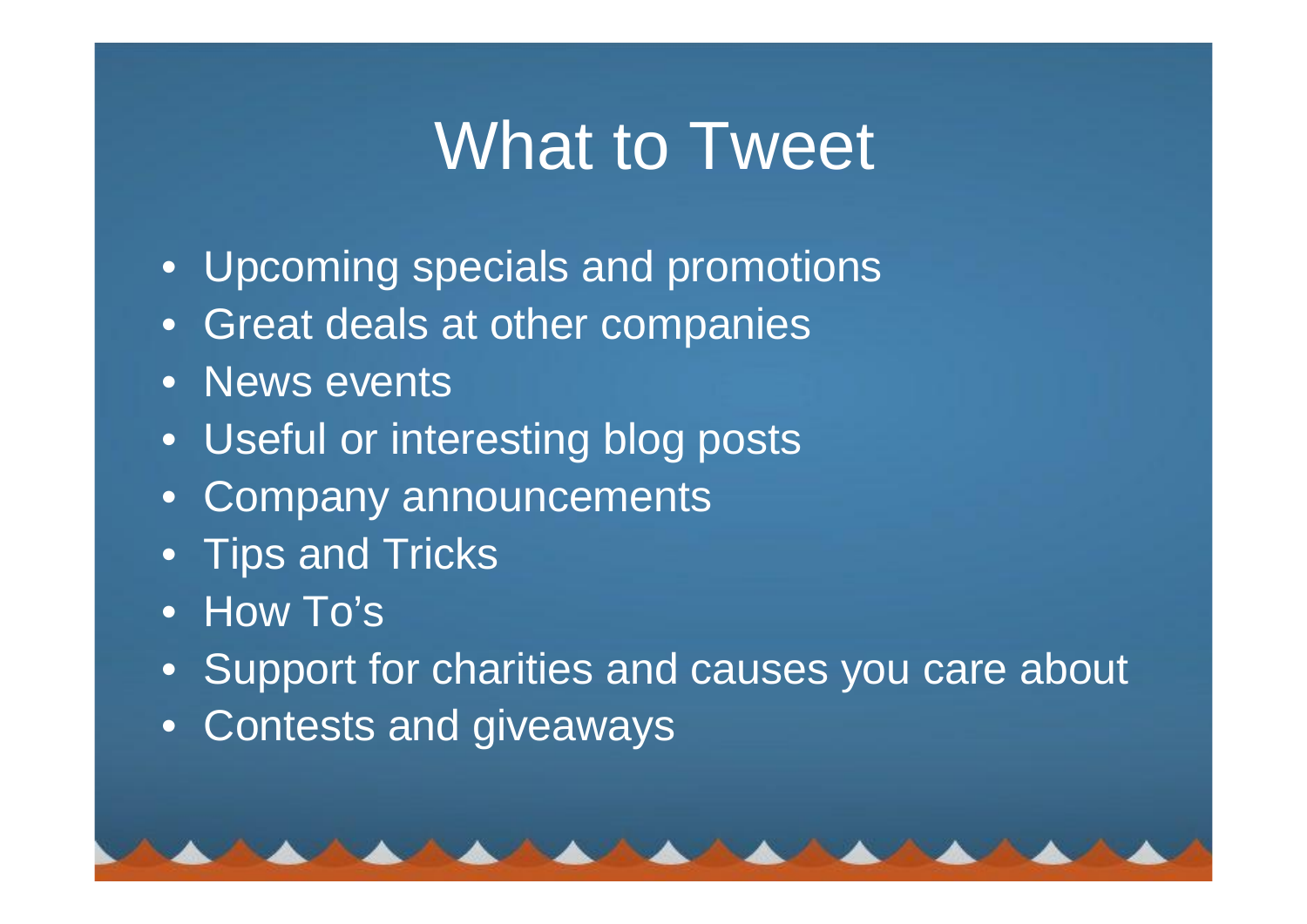# Finding People To Follow

- https://web.crowdfireapp.com
- https://www.twellow.com
- http://tweepi.com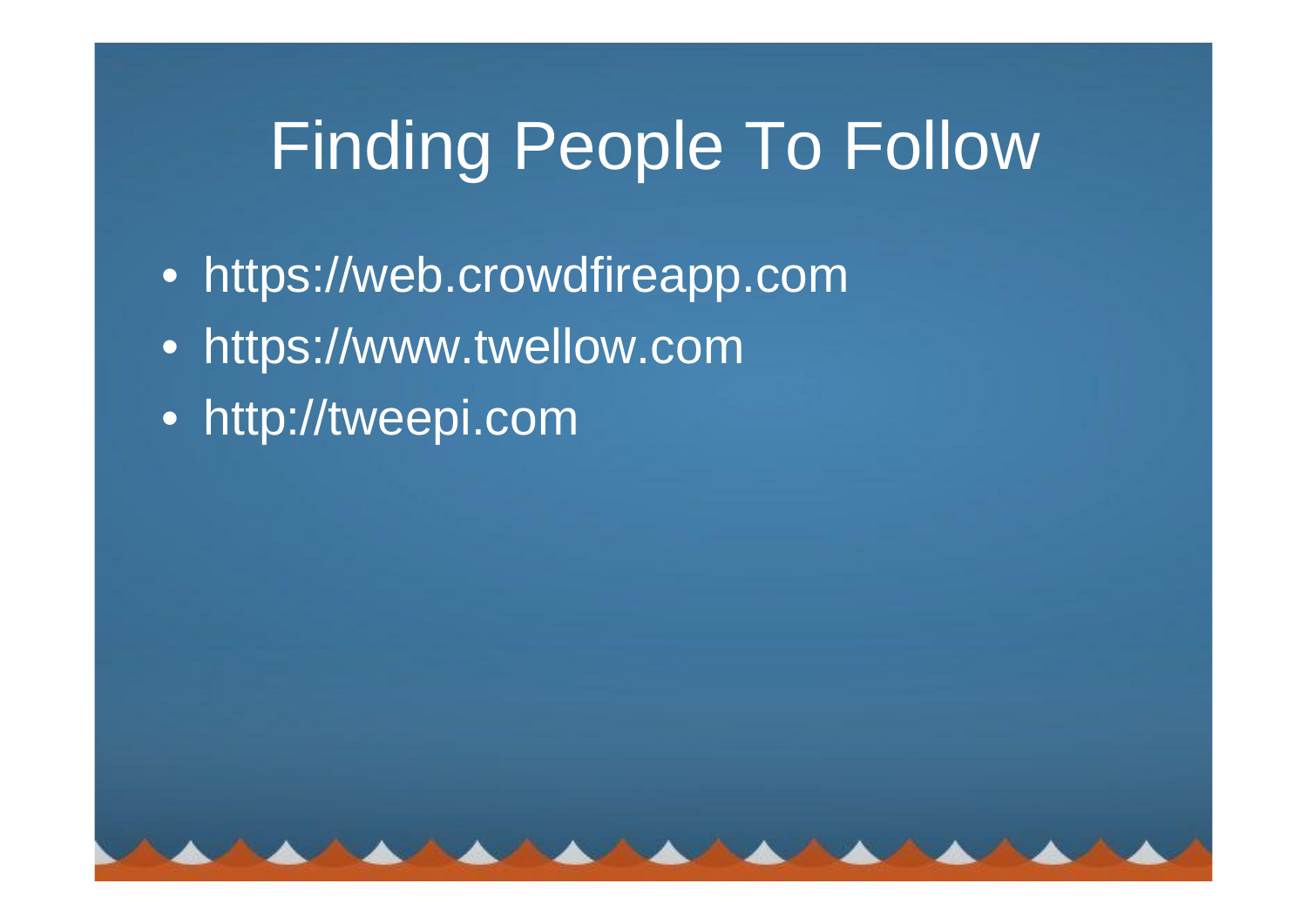## Twitter Tools

- It's helpful to have tools that allow you to do things like pre-scheduling tweets. Many people do a months worth at a time.
- https://www.socialoomph.com
- https://manageflitter.com
- https://tweetdeck.twitter.com
- https://hootsuite.com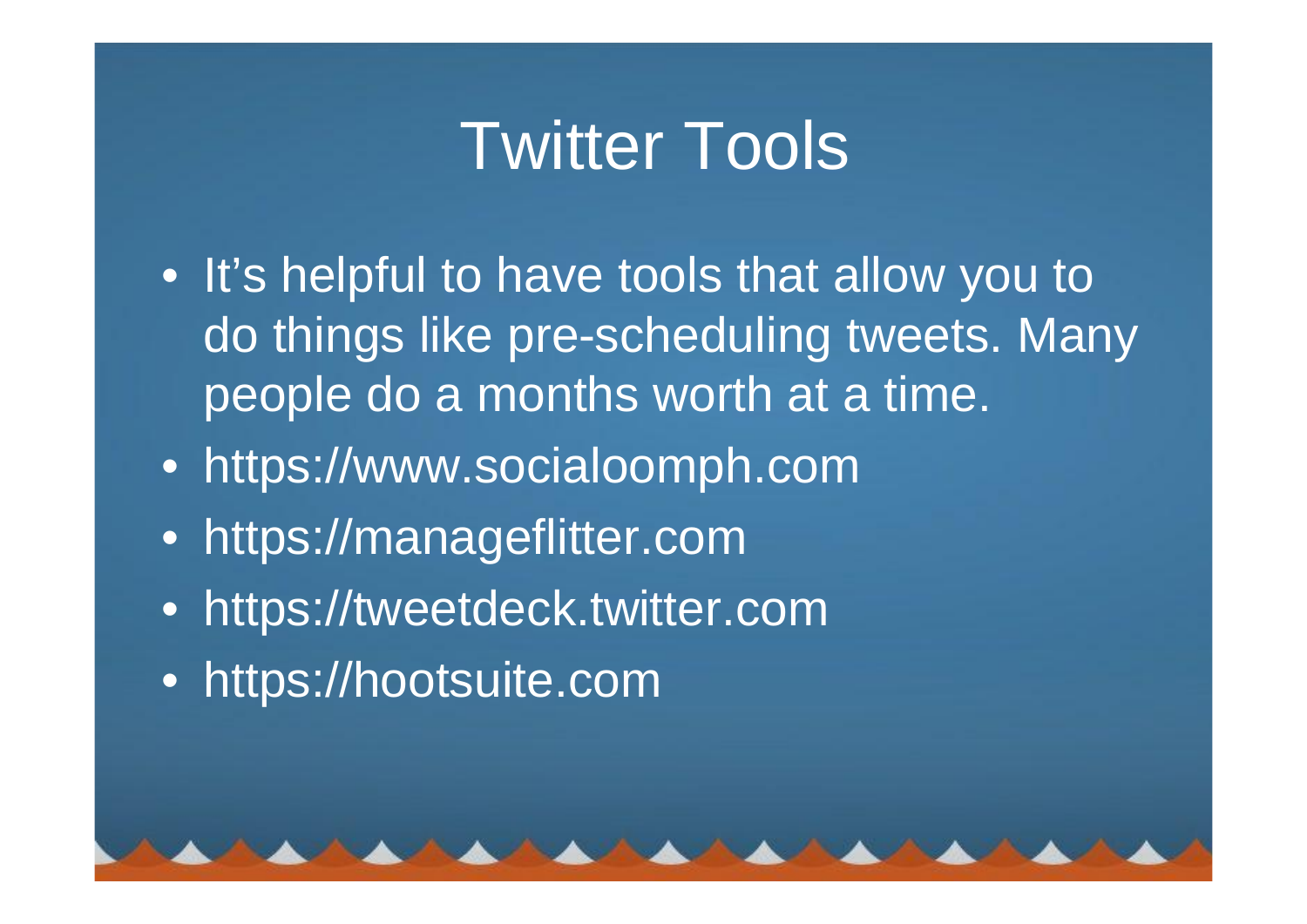#### How To Get Unfollowed

- Unrelentingly Try To Sell Junk
- Post Nothing But Links
- Repeat The Same Links (URLs) Over And Over
- Repeat Identical Tweets Relentlessly
- Don't Post Tweets At All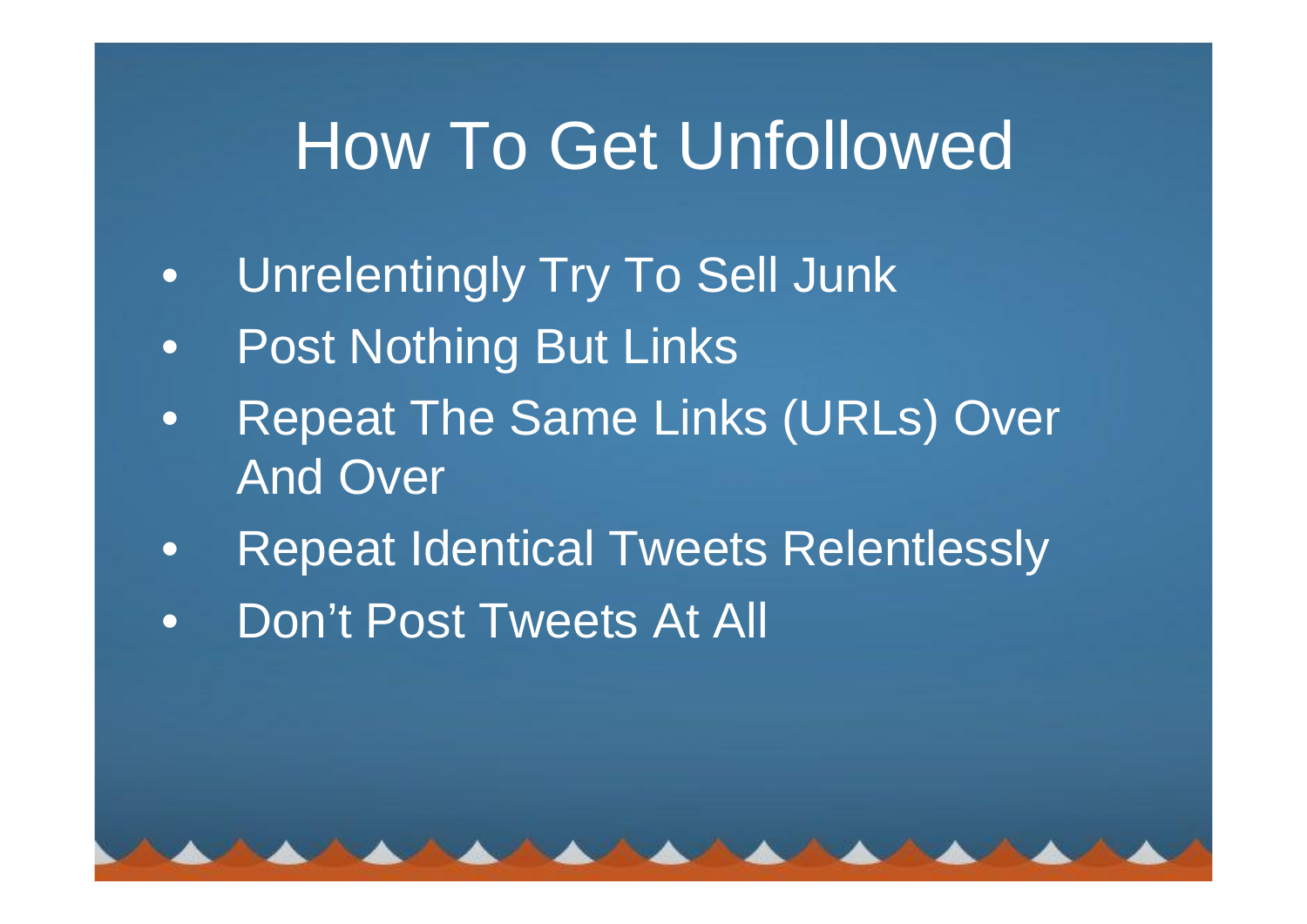## How To Get Unfollowed

- Autopost Dozens Of Tweets Per Day, Every Day
- Post ONLY quotes
- Never Reply To Or Retweet Anyone
- Retweet Constantly Don't Do Anything Else
- Post Links to Malware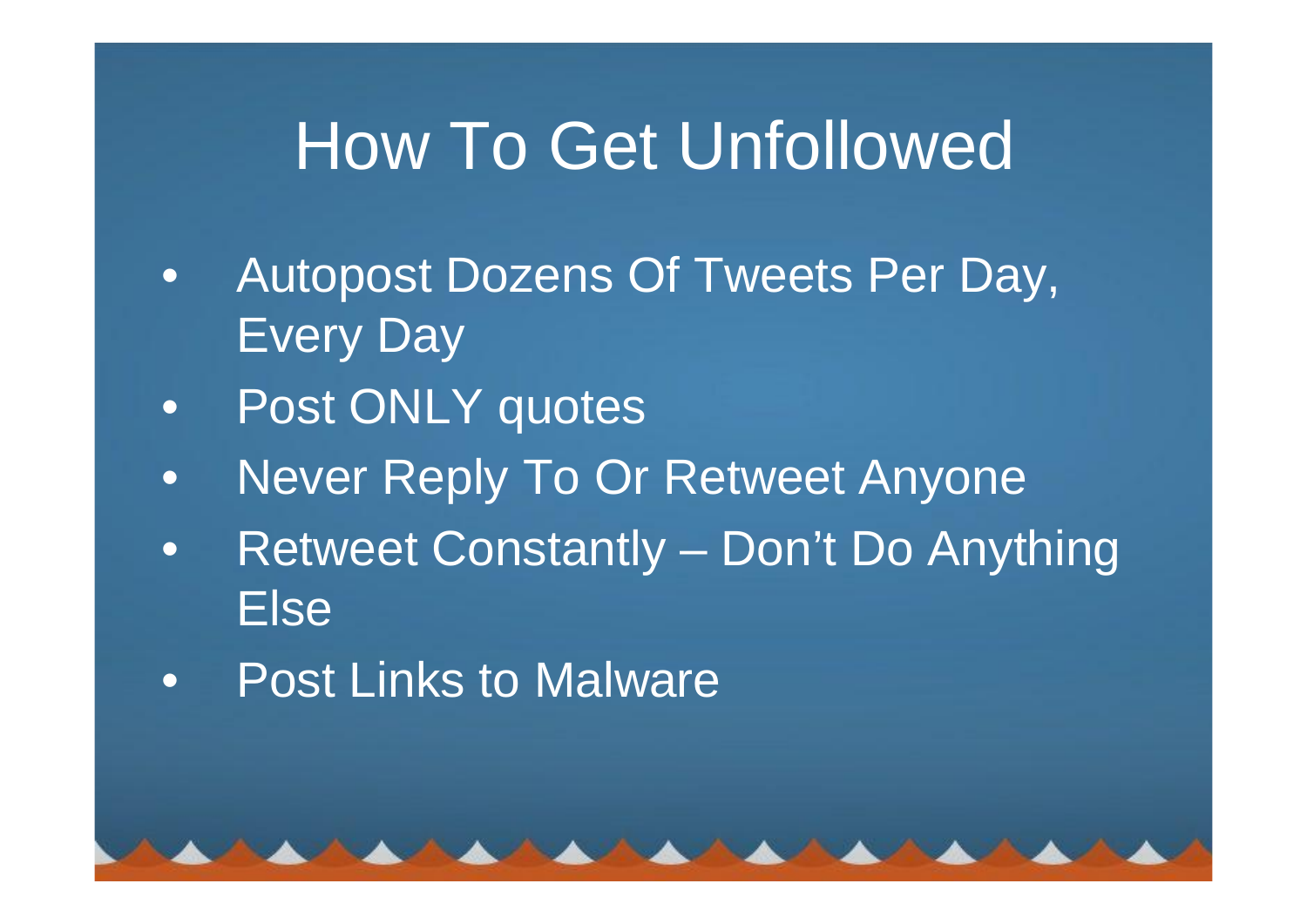### 5 Steps To Build Your Twitter

1) Follow 20-50 new people daily in your target demographic

This is easy with a tool like **Crowdfire** – use Keyword Follow to search for a keyword such as "writer" or "Nanaimo".

2) Tweet 1-5 times each day, with information of interest to those people. Remember you can pre-schedule.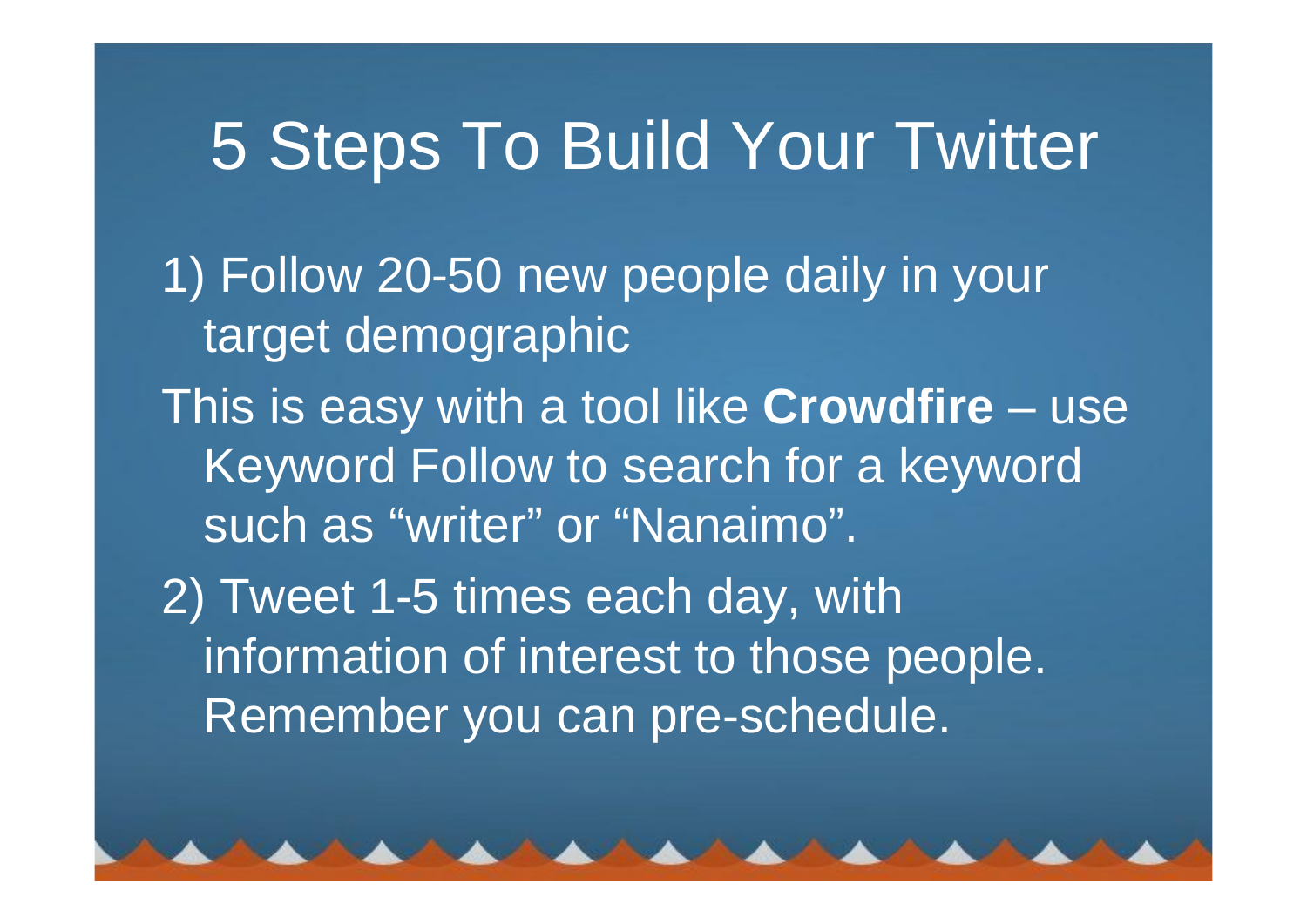#### 5 Steps To Build Your Twitter

3) Follow every person who follows you. 4) Twice per week, "Unfollow" spammers and other **"Twits"** who aren't of value to you or your followers, as well as people who don't follow you back.

5) Post lots of interesting images. Check out https://shareasimage.com to help you create better social media images.